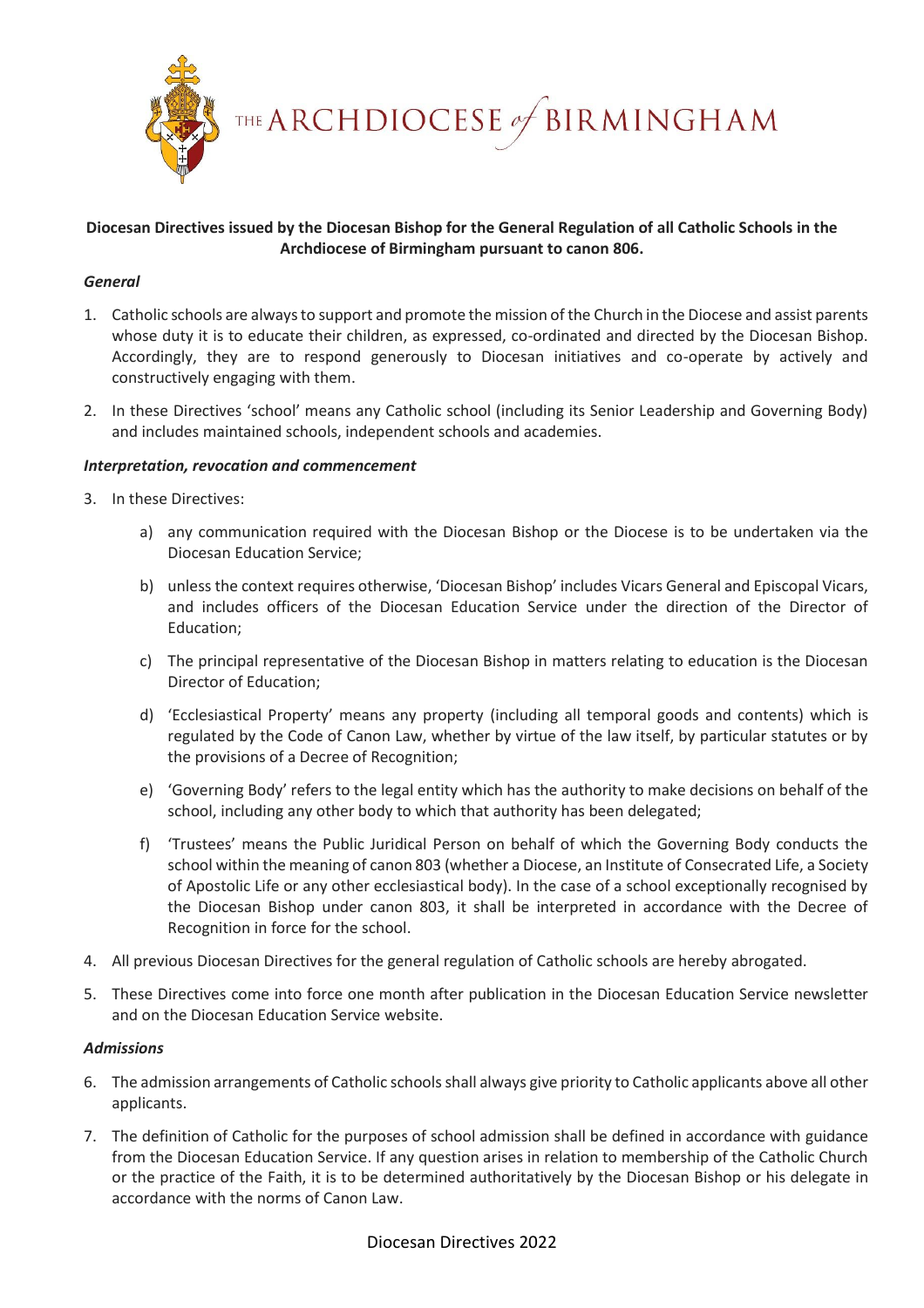

- 8. The governing bodies of Catholic schools are to co-operate with each other and with other Catholic admission authorities to ensure that the maximum number of Catholic parents are able to take advantage of a Catholic Education for their children.
- 9. The membership of any admissions committee is not to include any person who is likely to be involved in the provision of Certificates of Catholic Practice for any applicants to the school.
- 10. In maintained schools and academies:
	- a) no function relating to the admission process or admission appeals is to be delegated to any other person (including any local authority) without the written consent of the Diocesan Education Service;
	- b) the admission policies shall follow (or follow as closely as circumstances allow) the diocesan model admission policy; and
	- c) the Published Admissions Number (PAN) shall not be changed without written consent from the Diocesan Education Service.

## *Staffing*

- 11. In accordance with the *Bishops' Memorandum on the Appointment of Staff in Catholic Schools*:
	- a) the posts of head teacher, deputy head teacher and head or co-ordinator of religious education shall be reserved for practising Catholics;
	- b) where a school does not have a post designated as deputy head teacher, the term "deputy head teacher" in this paragraph shall be held to include the most senior member of staff whose duties include deputising for the head teacher in his or her absence;
	- c) where leadership is shared across more than one school, both the person who has responsibility for the day-to-day management of the school and the person who is the next most senior person in the leadership team are to be treated in the same way as posts set out in sub-paragraph (a) above;
	- d) any other posts directly affecting the Catholic mission of the school are to be treated in the same way as posts set out in sub-paragraph (a) above: this includes the Catholic Senior Executive Leader (or equivalent) of a Multi Academy Company, any person with line management responsibility for the RE Department or the RE Co-ordinator, the person with responsibility for Catholic Life (Person in Charge of Catholic Life - PICCL) and pastoral posts including lay chaplains.
	- e) Paragraphs 11 (a), (b), (c), (d) apply equally to both full time and part time posts, as well as any posts which are interim, 'acting' or fixed term.

The posts falling within this paragraph shall be known as Catholic Posts. In case of doubt whether a post is a Catholic Post, the question is to be determined by the Diocesan Bishop.

- 12. Wherever a vacancy occurs in an existing Catholic Post, or a new Catholic Post is created, the Governing Body of a school shall:
	- a) give reasonable notice to the Diocesan Education Service of the vacancy, or proposed new post, before taking any steps to agree a job description, person specification or job advertisement;
	- b) agree the date and time of every meeting of the Governing Body, or any of its committees or panels, where the filling of that vacancy is to be an item of business;
	- c) permit a representative of the Diocesan Bishop to be present to advise the Governing Body, committee or panel during each of those meetings and facilitate the attendance of any representative nominated to attend any such meeting;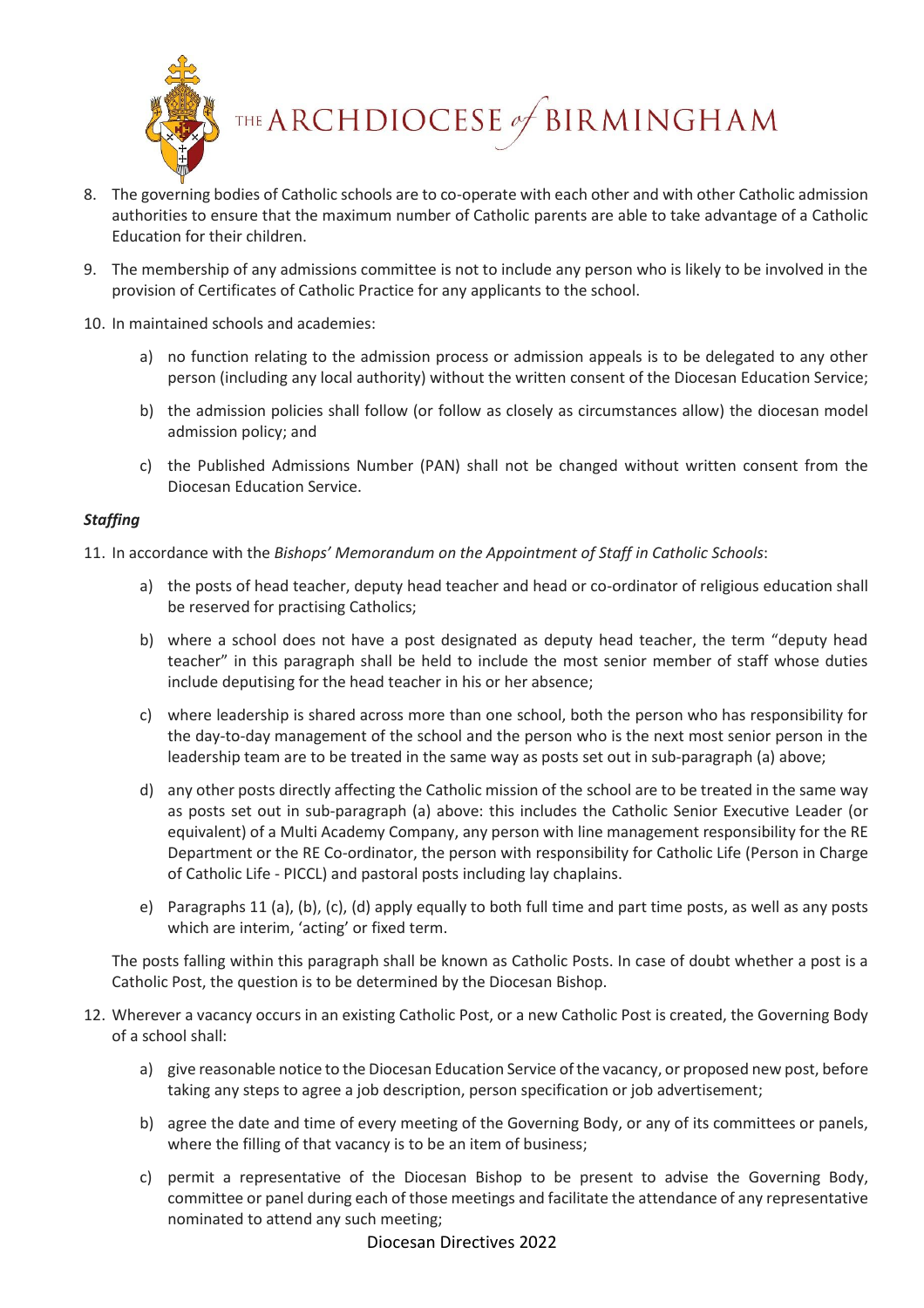

d) have regard to any advice given by the representative.

The provisions above also apply to the recruitment to any teaching post where the principal activity of the post is the teaching of religious education.

- 13. Where a post is one which includes the teaching of religion, the approval of the Diocesan Bishop, one of the Vicars General or an Episcopal Vicar is also required (canon 805). In the case of a post falling under paragraphs 11 or 12 above, any representative of the Diocesan Bishop advising the Governing Body, committee or panel is also empowered to give that approval. In any other case, a foundation governor or foundation director is empowered to give that approval.
- 14. The appointment of chaplains of any kind requires the authority of the local Ordinary. Canonical (priest) chaplains are appointed by the local Ordinary (canon 565). Appointments are not to be made to any other chaplaincy post (generally referred to as 'lay chaplains') without the authority of the Diocesan Bishop. Schools are not to take any steps towards the appointment of a lay chaplain without the prior approval of the Diocesan Education Service (in accordance with paragraph 11(d) above).
- 15. Schools are to use the model employment documentation produced from time to time by the Catholic Education Service. In some cases, this documentation may be adapted by the Diocesan Education Service for bespoke use where necessary. Any change to the model documentation proposed by any school requires the consent of the Diocesan Education Service.
- 16. Schools are to ensure that all new members of staff participate in an appropriate induction programme which emphasises the distinctive nature of Catholic education. All staff appointed to posts as defined in paragraph 11 above must attend induction and training provided by the Diocesan Education Service. Schools should encourage and support all teaching members of staff who do not already hold the Catholic Certificate of Religious Studies (CCRS), or equivalent, to obtain it as part of their ongoing professional development. Schools are to ensure that all members of staff participate regularly in appropriate ongoing formation as Catholic educators.

#### *Governance*

- 17. Before making or consenting to any amendments to a school's governing documents, the Governing Body shall submit the proposed amendments to the Diocesan Education Service and request confirmation in writing that the amended governing documents comply with the requirements of canon law and that the school will continue to be a Catholic school. The school shall not make or consent to any such amendments until it receives the consent of the Diocesan Education Service in writing to do so.
- 18. When accounting for any assets owned by its Trustees, a school shall follow any accounting and auditing requirements established by the Diocese or its Trustees.
- 19. In the light of the common good, all schools shall pay the diocesan levy which contributes towards the expenses of the Diocesan Education Service provided to support all Catholic schools.
- 20. Schools shall submit to and co-operate with any inspections or visitations carried out in the name of the Diocesan Bishop (or any other Ordinary) and shall defray the expenses of the same. The school shall comply with and implement any findings of the Diocese or Visitor following an inspection, visitation or review of governance.
- 21. A school shall notify the Diocesan Education Service immediately if:
	- a) any formal notices are received from the local authority, the Department for Education, the ESFA, Ofsted, or ISI;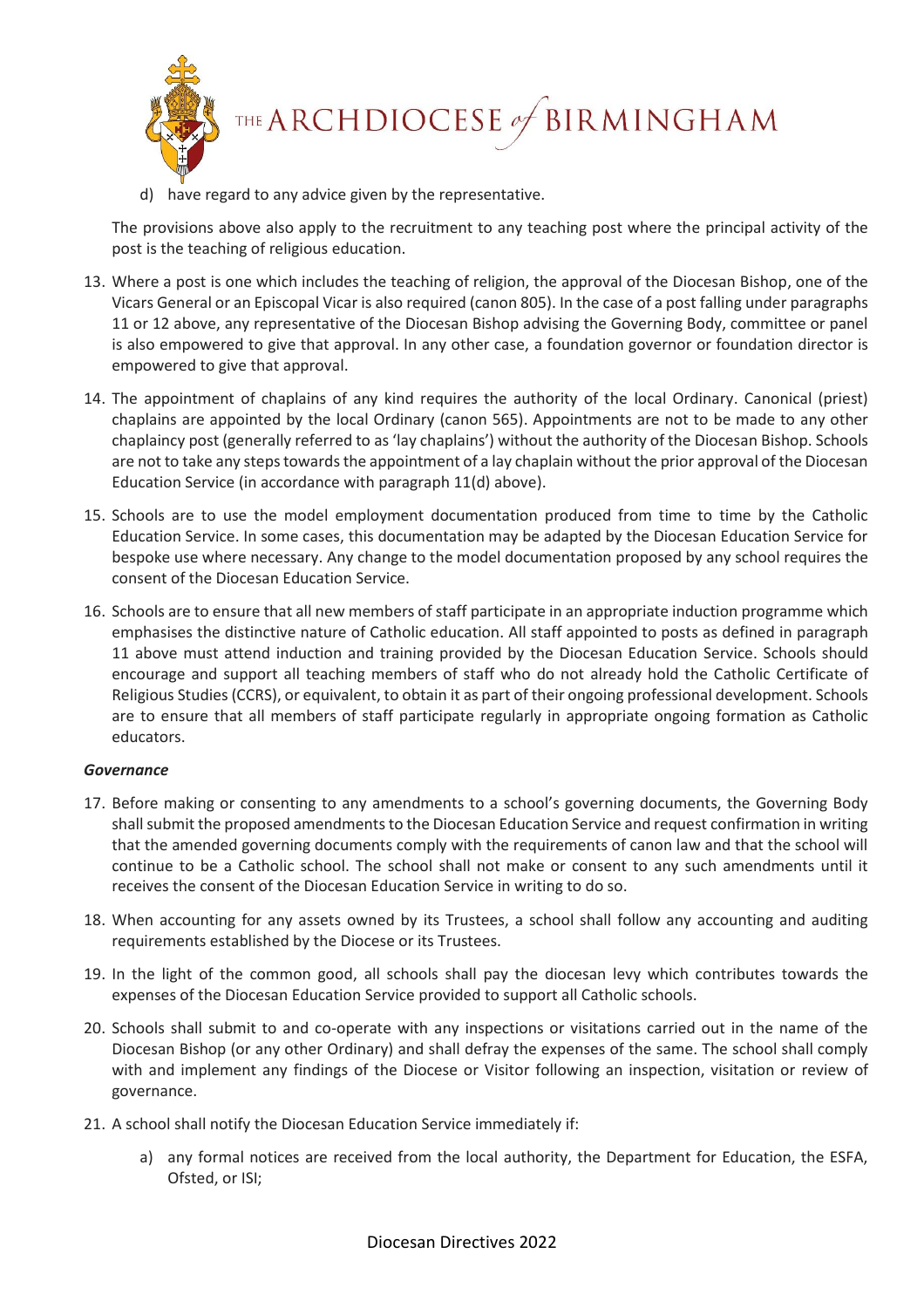

THE ARCHDIOCESE of BIRMINGHAM

- b) a complaint is received relating to the school's Catholic character, ethos and mission, religious education, collective worship or relationships and sex education; or
- c) a serious incident takes place (as defined in Charity Commission Guidance).

In the case of (c) above, or in any other circumstances which might harm the reputation of the school, its Trustees, the Diocese or the Church generally the school shall co-operate with the Diocesan Education Service in managing the content and method of any public response, including any media strategy.

22. A school shall notify its Trustees immediately if a request is made by any body for information which relates to the property of the Trustees, or any communication is received relating to the Trustees' property.

## *Curriculum and Religious Education*

- 23. Schools shall implement a broad and balanced Catholic curriculum which follows the teachings of the Church and which has Catholic Religious Education at its core. Religious Education is to be given no less than parity with other core subjects and is to inform all other subjects on the school's curriculum. At least ten per cent of curriculum time (five per cent at key stage 5) is to be devoted to it.
- *24.* The teaching of Catholic Religious Education is subject to the authority of the Church. It is for the Bishops' Conference to issue General Norms on the subject and for the Diocesan Bishop to regulate and watch over it (canon 804). It is to be carried out in accordance with the *Bishops' Conference Religious Education Curriculum Directory.*
- 25. In conformity with the decision of the Bishops' Conference in 2016, any Catholic school in the Diocese is only to select a GCSE Religious Studies examination specification which requires:
	- a) A study of Catholic Christianity as the primary religion;
	- b) A 50% study of Catholic Christianity, covering all four topics:
		- i. Beliefs and Teachings,
		- ii. Practices,
		- iii. Sources of Wisdom and Authority,
		- iv. Forms of Expression and Ways of Life;
	- c) A study of Judaism as the second religion.

This paragraph, unless revoked, remains in force during the period that the criteria document entitled: *Religious Studies GCSE Subject Content* published by the DfE in February 2015 remains effective.

Any Key Stage 4 pupil who is expected to secure a GCSE pass at grade 1 or above in a core subject will be entered for GCSE Religious Studies. Those pupils will be entered for certification in GCSE Religious Studies in Year 11.

- 26. General Religious education provided at key stage 5 is to be an academic subject at a level commensurate with the level of study of the student's other courses, taught on the normal curriculum plan, assessed and recorded.
- 27. Only materials approved by the Diocesan Bishop are to be used in the teaching of Relationships and Sex Education.
- 28. Schools delivering to primary-aged pupils are to teach only the Diocesan approved scheme of work in its entirety to those pupils as the Religious Education curriculum.